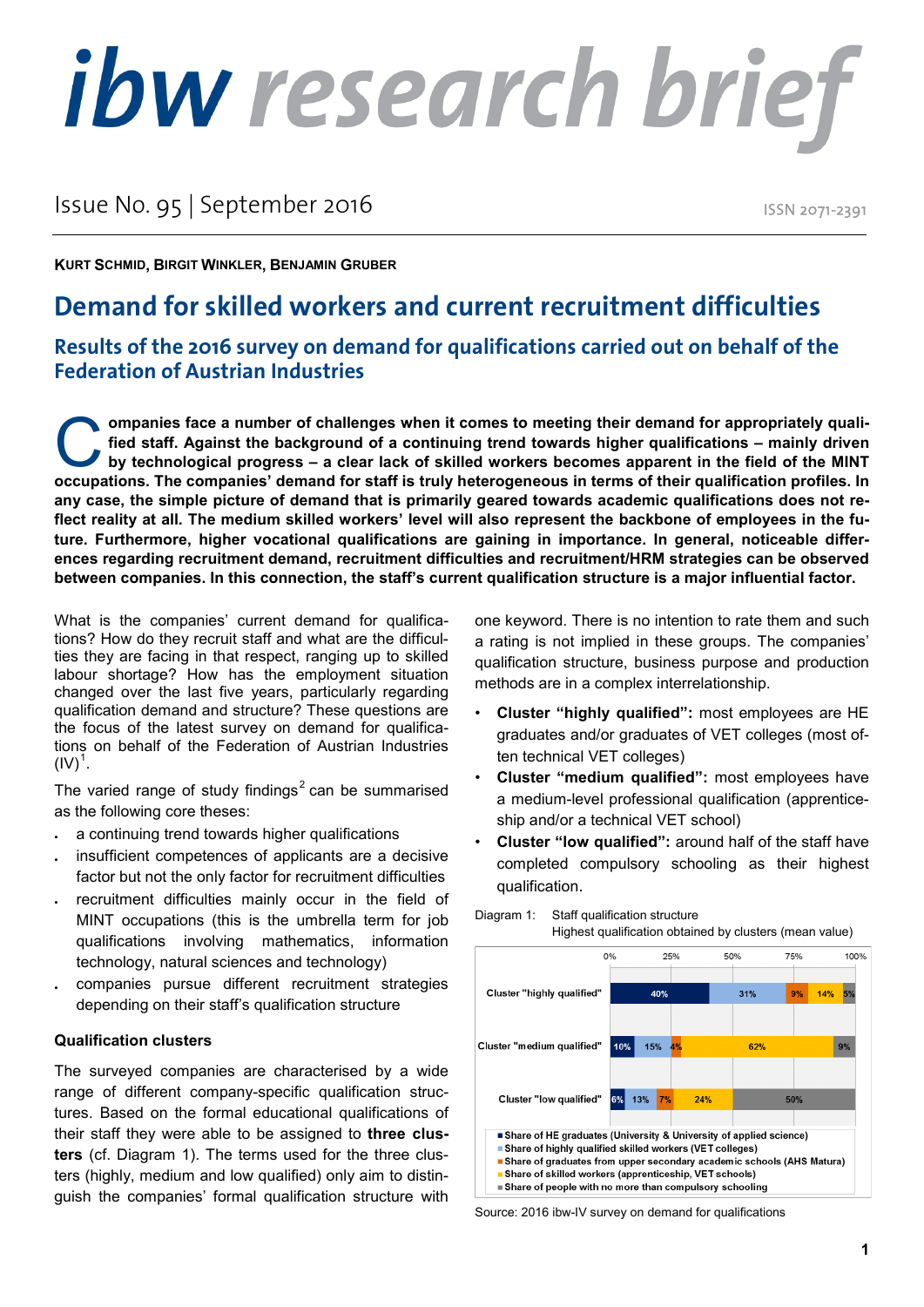The **main results of this study** can be summarised as follows:

#### *(1) Development of employment: continuing trend towards and necessity of higher qualifications*

Over the last five years, the surveyed companies recorded relative (and absolute) **increases in more highly qualified employment and decreases in low-qualified staff**. The companies assume that this trend will also continue to a similar extent over the next five years. The **medium skilled workers' level** (apprenticeship graduates etc.) will by all means also play an important quantitative role in many companies in the future (and it will continue to form the backbone of employment especially in the "medium qualified" cluster) $3$ . This development dynamic can be interpreted as a **continuing trend of technological progress that is distorted by qualifications**. In addition, there are signs of a certain upscaling of qualification structures so that the respective (formally) highest qualification levels are typically encouraged in the clusters.

The special features of the Austrian qualification landscape (apprenticeship training and VET colleges) are therefore clearly reflected in the staff structures and dynamics: on the one hand regarding their scope and positioning, on the other hand in their dynamics because – as will be shown further below – the companies' demand for staff is by all means diversified and technical VET college in particular constitutes a truly important education and qualification pathway for companies in the manufacturing industry. For **apprenticeship training** there is the prospect of stabilisation because more than half of the questioned companies rank it as "on the same level". Apprenticeship training will be provided by companies of the "medium qualified" and "low qualified" clusters. In the "highly qualified" cluster, however, a reduction of apprenticeship training can be expected.

### *(2) Two out of three companies are facing recruitment difficulties – often due to the applicants' insufficient competences*

As almost all of the questioned companies have recruited new staff members in the last two years, there is diverse evidence of possible **recruitment difficulties**. Two thirds of the companies are reporting that they sometimes or often have considerable problems finding suitable staff (26% stated they "often" and another 41% stated they "sometimes" had difficulties finding staff); cf. Diagram 2.

**The higher their desired formal qualification level**, the more frequently the companies report they had recruitment difficulties and **the longer** it took them on average **to fill a vacancy**: thus two out of three companies (with recruitment problems) had difficulties finding suitable HE graduates; one in two companies had problems finding skilled labour (at the level of VET college, apprenticeship training, VET school) and only one in ten had problems finding unskilled/semiskilled staff. Accordingly the time by which a vacancy could be filled also varied: in the case of positions for HE graduates it was 16 weeks on average, for skilled workers it was around 11 weeks, and for unskilled/semiskilled staff it was three weeks.

These values are informative mainly for the field of the MINT occupations as it is only here that there are manifest recruitment problems (cf. item  $(4)$  $(4)$  $(4)$ )<sup>4</sup>.





Source: 2016 ibw-IV survey on demand for qualifications

The main problem area is **insufficient competences of applicants**. In this respect, the companies are facing different recruitment difficulties: on the one hand, regarding the **demanded competences** and, on the other, regarding the issue of a **sufficient number of applicants**. Most frequently the companies miss appropriate specialist knowledge, followed by formal qualifications and soft skills. Usually there is the trend that both the competences are insufficient and that there are not enough applicants. In cases where the applicants' competences meet the requirements of the companies there are most often too few applicants with related qualifications.

These recruitment problems due to qualifications are often linked with the situation that, in general, too few people apply for positions. The latter point is often due to an unfavourable **geographical position**, the limits of labour force mobility and **competition on the labour market**, and often also to the **companies' lack of attractiveness as employers** (negative sectoral image/image of advertised occupations, too little possibility of in-house development) as well as **diverging ideas between potential employers and applicants** about the salary level and (work-)life balance. The employers also complain that the applicants often show insufficient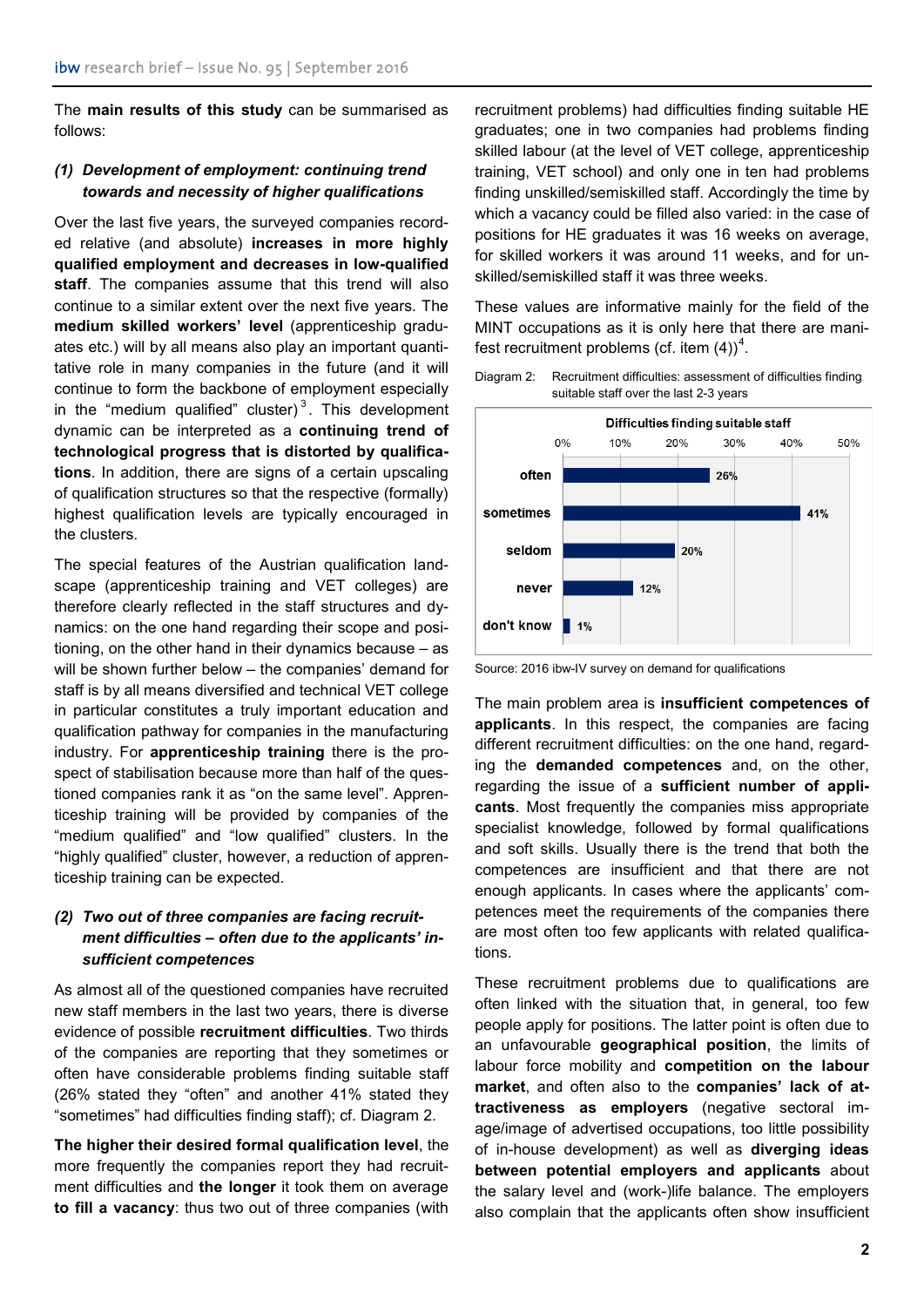flexibility (effort, willingness to travel) and, in general, not enough commitment.

The recruitment difficulties vary only slightly according to company size, it is only for large enterprises (over 1,000 employees) that certain advantages in terms of attractiveness and therefore also competitiveness can be observed. But **differences between the three qualification clusters** are clearly more relevant (cf. Diagram 3):





Source: 2016 ibw-IV survey on demand for qualifications

- **Cluster "highly qualified":** the companies are facing strong competition on the labour market and the applicants are frequently overqualified (i.e. formal overqualification combined with lack of competences and/or inappropriate profiles of previous training contents).
- **Cluster "medium qualified":** here the companies mainly complain about the applicants' insufficient competences. In addition, strong competition on the labour market and the geographical position as well as labour force mobility constitute major recruitment challenges. Some companies are also "suffering" from the poor image of the sector/occupation.
- The **cluster "low qualified"** has various recruitment difficulties: these are related to the geographical position and labour force mobility, the image of the sector/profession, few in-house development possibilities, as well as the applicants' low commitment and their overqualification.

In addition, it appears that the higher the qualifications of their staff, the less frequently companies are faced with recruitment difficulties due to their geographical position and low labour force mobility, poor image of the profession/sector, and low commitment. Companies of the "low qualified" cluster in particular are especially affected by these aspects. Apparently filter effects make the successful recruitment of appropriately trained and motivated applicants more difficult.

The **relevance of appropriate (professional, specialist) qualifications** for successful job matching is also illustrated by the Job Vacancy Survey of Statistics Austria. Thus, for more than 60% of the total of around 67,000 vacancies on an annual average for 2015, a qualification above the compulsory school certificate was mentioned as a minimum requirement. It is also striking that an HE qualification beyond the upper secondary school-leaving certificate *Matura* is only expected/ demanded in 9% of vacancies<sup>[5](#page-3-4)</sup>. The conclusion is that the **companies' demand for staff is truly heterogeneous** in terms of their qualification profiles. The **simple picture of demand that is primarily geared towards (highly) qualified skilled workers** apparently **does not reflect reality at all**.

#### *(3) Companies are pursuing different recruitment strategies depending on their staff's qualification structure*

Companies use a **wide mix of different instruments** in their **search for personnel**. There are different recruitment strategies between the various qualification clusters (cf. Diagram 4):

- **Cluster "highly qualified":** the companies rely on supra-regional recruitment of job starters with school or HE certificates and on in-house measures (continuing training and informal learning).
- **Cluster "medium qualified":** here the companies rely more on a mix of different measures. Their own apprenticeship training (and recruitment of apprenticeship graduates) is most important to them.
- **Cluster "low qualified":** on-the-job training of externally recruited staff with work experience and the companies' own apprenticeship training.

This shows that the instruments used to cover demand for qualifications/staff differ clearly between the qualification clusters. Here the following rule applies: the higher the qualifications of the staff, the more importance is placed on the supra-regional recruitment of job entrants with school or HE qualifications. In companies of the "highly qualified" cluster, safeguarding skilled labour by providing **in-house apprenticeship training** is more of a secondary option. In the companies of the two other clusters, however, it plays a major role so they are able to meet their demand for qualifications in the long term.

**Leased labour (temporary workers)** as one recruitment option or form of employment is not connected with the companies' qualification structure in any simple, direct